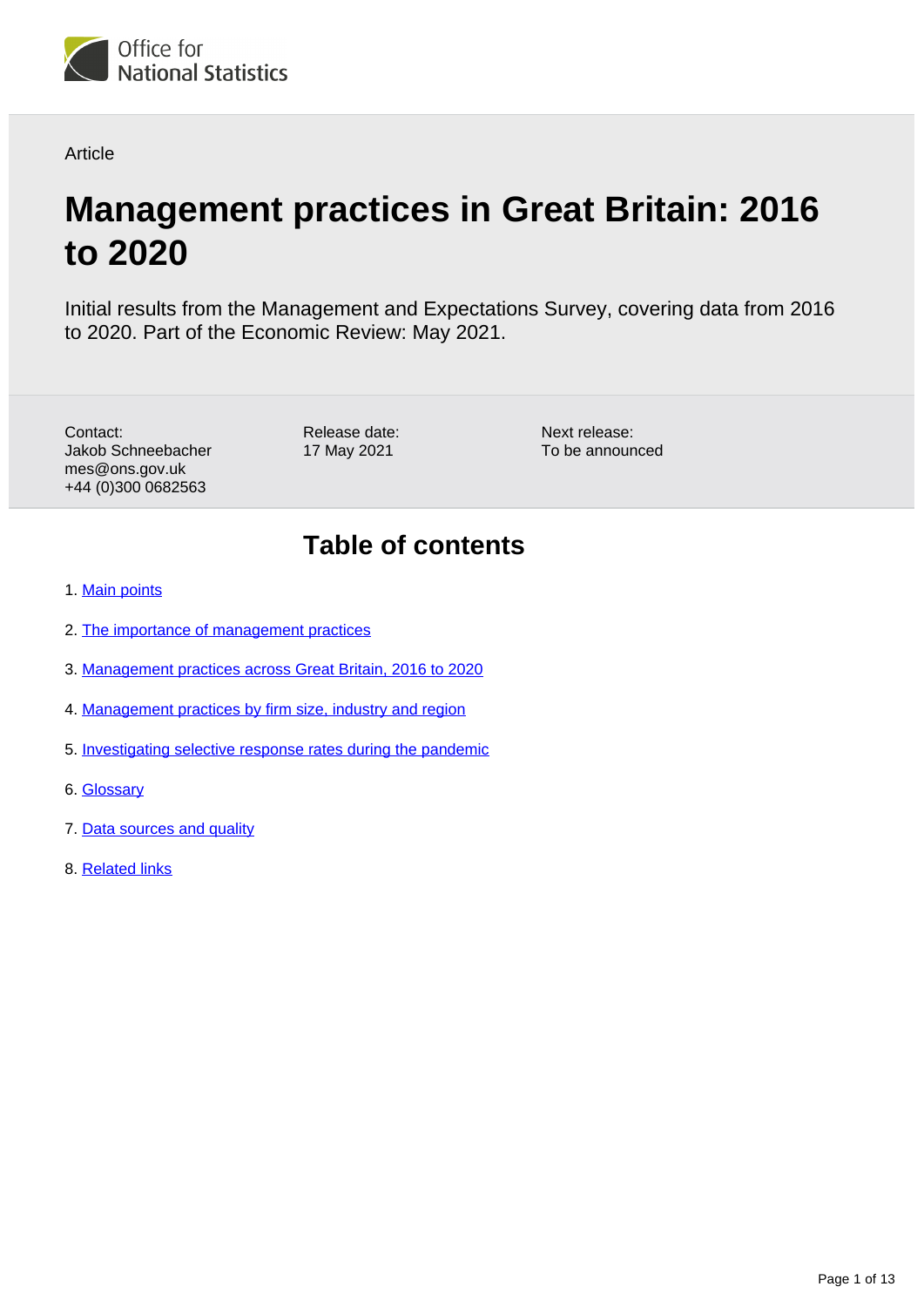## <span id="page-1-0"></span>**1 . Main points**

- The average management practices score across firms in Great Britain was 0.58 in 2019 and 0.60 in 2020, on a scale from 0 (no implementation of management practices) to 1 (full implementation), according to the Management and Expectations Survey 2020.
- This headline number masks significant variation across size bands, industries and regions.
- The mean management score in 2020 varied across industries from a low of 0.55 in real estate to a high of 0.63 in other services.
- Scotland (with the largest improvement since the last wave of the survey in 2016) and the South East both had the highest mean management score in 2020 with 0.62, while Wales had the lowest with 0.57.
- The 2020 mean management practices score represents a substantial improvement of 0.1 over the last wave, collected at the end of 2016.
- This change is mainly driven by the disappearance of a long tail of less well-managed micro-firms.

## <span id="page-1-1"></span>**2 . The importance of management practices**

The management practices score used in the Management and Expectations Survey (MES) has been developed to measure real differences in management practices across organisations. These differences are positively [related to measures of turnover, profitability and productivity \(PDF, 1.67MB\)](https://academic.oup.com/jeea/article-abstract/12/4/835/2318424), and vary significantly across and within countries.

The management practices score captures four dimensions of management:

- continuous improvement, or how businesses respond to problems
- the use of key performance indicators (KPIs)
- the use of targets
- employment practices relating to promotion, training and employee underperformance

To score a 0, a firm would have to ignore ongoing problems, base its promotion decisions on factors other than merit and fail to track important performance metrics or set targets. To score a 1 on the other hand, respondents would need to continuously review processes to minimise future problems, make use of appropriate and regularly reviewed performance measures and targets throughout the organisation, and adopt merit-based practices to hire, promote and continuously train employees.

Previous studies have found that management practices are positively, strongly and significantly related to measures of business success. Using data from the [original wave of the MES](https://www.ons.gov.uk/employmentandlabourmarket/peopleinwork/labourproductivity/articles/experimentaldataonthemanagementpracticesofmanufacturingbusinessesingreatbritain/2018-04-06) for 2016, the Office for National Statistics (ONS) found management practices to be positively related to labour productivity even after controlling for many possible confounders. This is consistent with a considerable body of research, which finds a strong and positive relationship between measures of performance (productivity, profitability, survival and so on) and [management \(PDF, 1.5MB\)](http://ftp.iza.org/dp14146.pdf). Much of this relationship appears to be causal, as revealed by research using experimental or quasi-experimental methods. For example, Indian textile firms randomly assigned free management consulting [increased their productivity by 17% in the first year \(PDF, 1.04MB\)](https://academic.oup.com/qje/article-abstract/128/1/1/1838606?redirectedFrom=fulltext).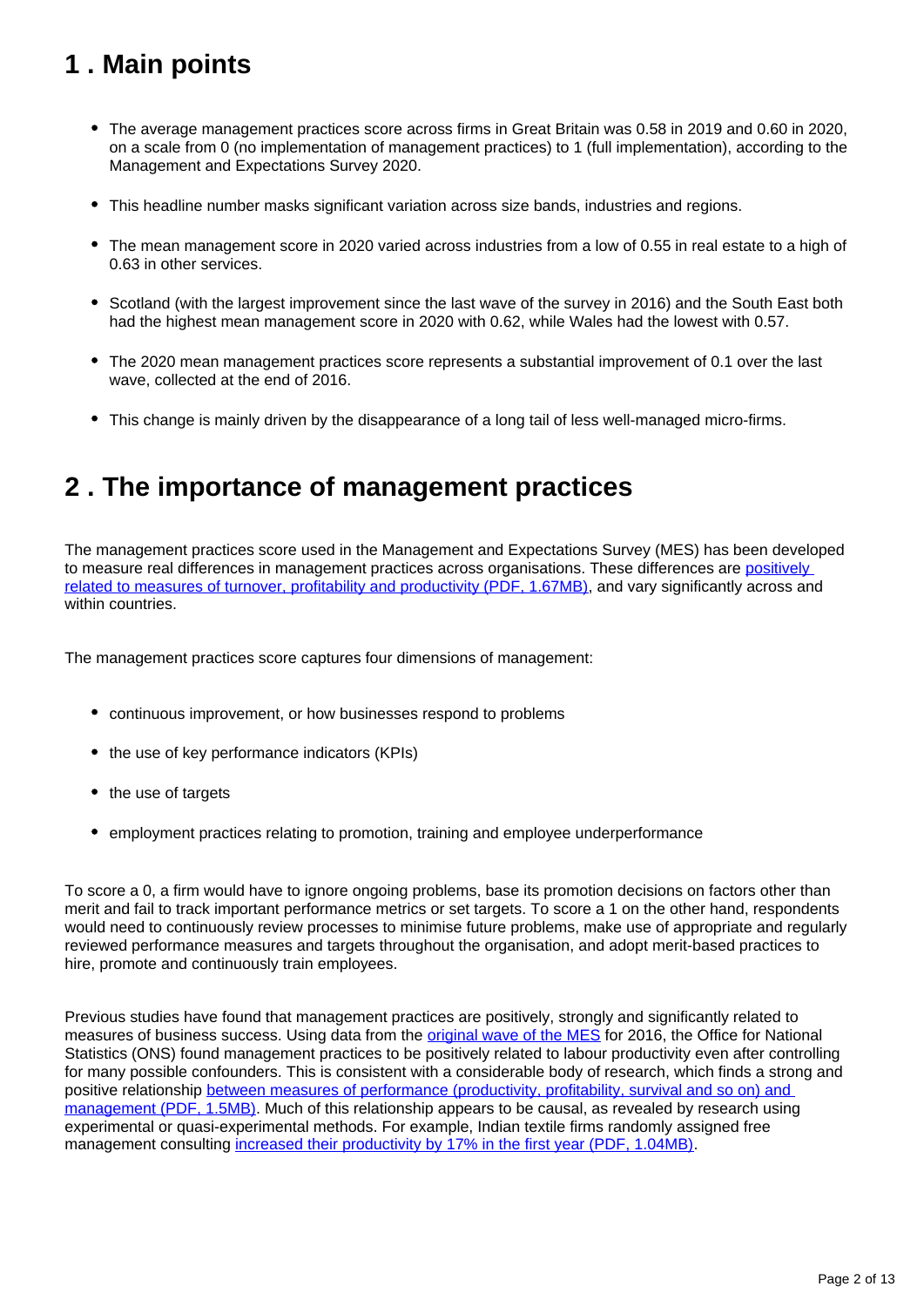Management practices also [vary widely between and within countries \(PDF, 1.34MB\).](https://www.hbs.edu/ris/Publication%20Files/16-133_64fd57c1-5f76-415a-9567-f1c0d310aff3.pdf) Many papers on this topic find that management structure, product market competition and human capital seem to be important drivers of the variation in management practices.

## <span id="page-2-0"></span>**3 . Management practices across Great Britain, 2016 to 2020**

This section presents the main findings from the Management and Expectations Survey (MES) 2020, which collected data on firms' management practices in 2019 and 2020. On a scale of 0 to 1, the overall mean score was 0.58 for 2019, and 0.60 for 2020, and median scores were 0.60 and 0.63, respectively. The overall 2020 mean score represents an improvement of 0.1 over the mean management score in the previous wave, MES 2017, which surveyed management practices in 2016.<sup>1</sup>

Across the four categories of management score, continuous improvement not only saw the highest mean score but also the largest change, increasing by 0.06 points between 2019 and 2020<sup>2</sup>. Key performance indicators (KPIs) scored the lowest in both 2019 and 2020. Employment practices saw a modest change from 0.52 to 0.54, whereas targets saw no change over the same years.



#### **Figure 1: Most firms have adopted continuous improvement and targets, but KPIs are lagging**

**Average management practices scores by management practices categories, Great Britain, 2019 to 2020**

**Source: Office for National Statistics – Management and Expectations Survey**

#### **Notes:**

- 1. Our population of interest covers businesses in production and services industries with employment of at least 10, in Great Britain.
- 2. The MES sample excludes firms in section A (Agriculture, forestry and fishing), and sections K and L (Financial and insurance activities) and results are weighted to reflect the population of firms.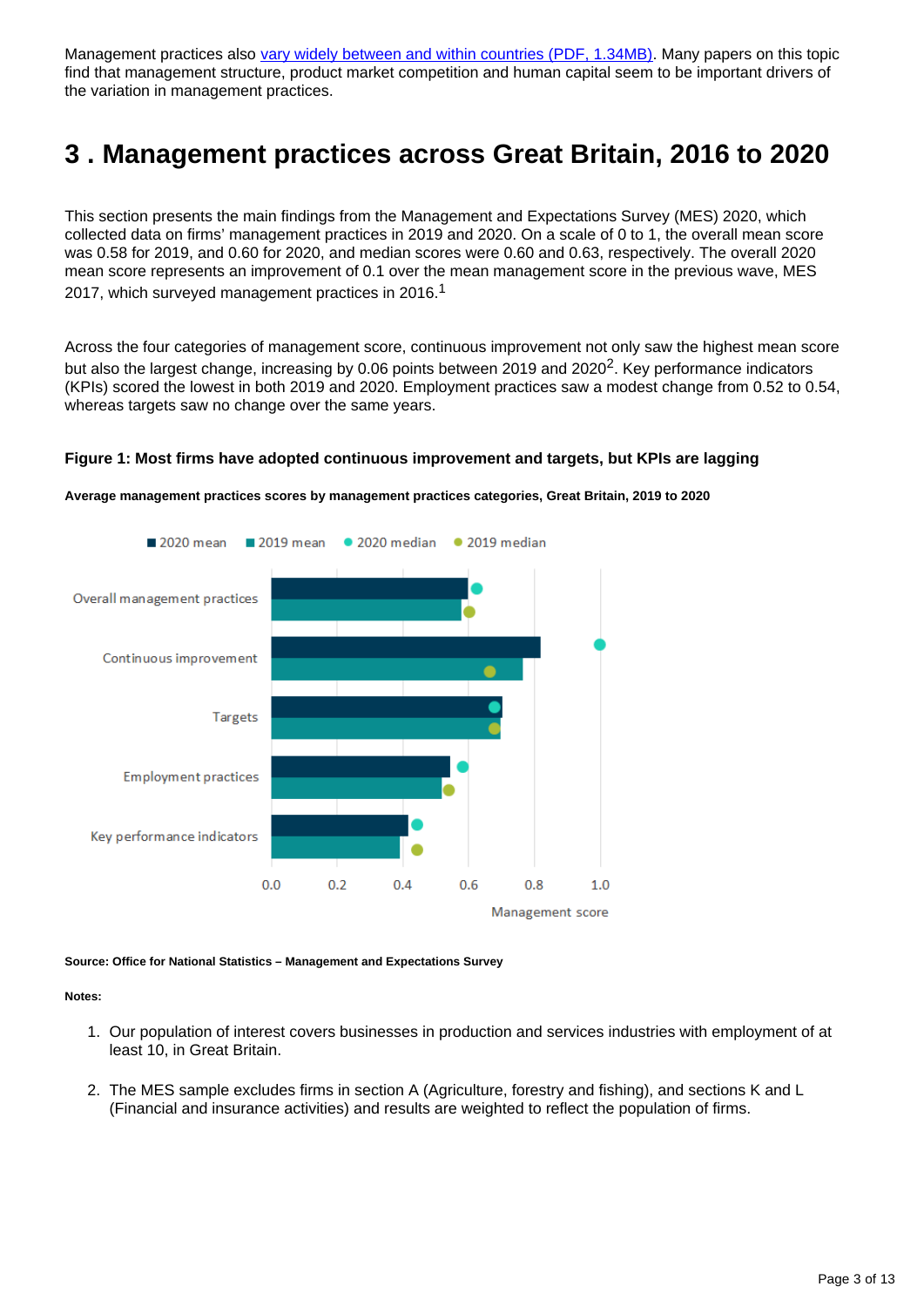Management scores in 2020 were on average somewhat higher than those surveyed in 2016. This difference of 0.1 between 2016 and 2020 seems to be related to the disappearance of a lower tail of less well-managed firms. Moreover, the fraction of outstandingly well-managed firms is also slightly larger in the latest wave. Figure 2 shows that as a result the distribution of businesses is generally shifted rightward and more concentrated around the mean in 2019 and 2020 compared with 2016.

When comparing the distribution of management scores of firms that responded to both waves of the MES (2017 and 2020), we notice a very similar pattern. The tail of less well-managed firms has shrunk between 2016 and 2020. Because these are firms that are present in both waves of the survey, it suggests that the overall results are driven at least in part by within-firm learning and not exclusively by the changing composition of survey respondents.

#### **Figure 2: Overall management practices have improved since 2016**



**Changes of overall management practices scores, whole sample, Great Britain, 2016 to 2020**

**Source: Office for National Statistics – Management and Expectations Survey**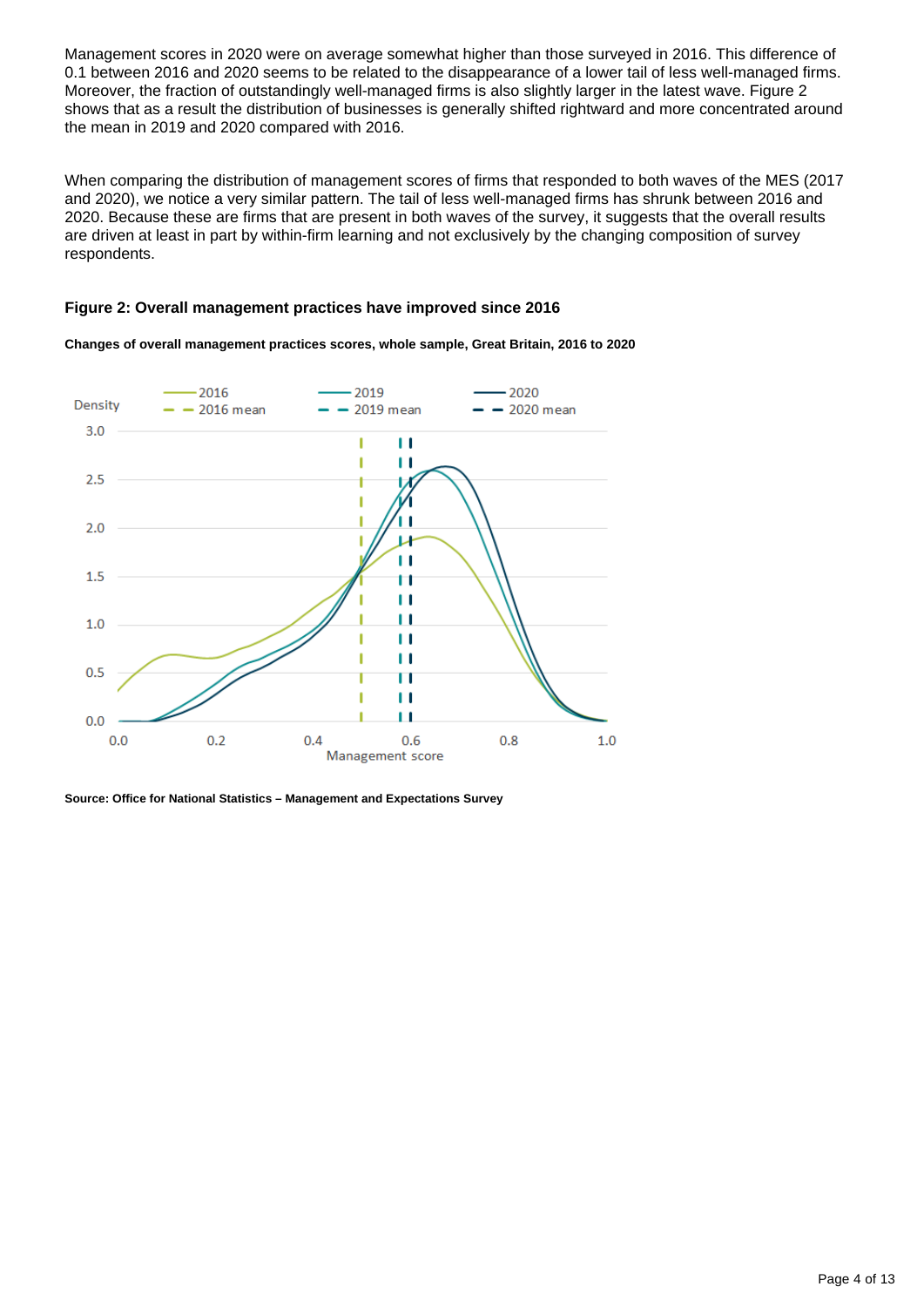#### **Figure 2b: Overall management practices have improved since 2016**



**Changes of overall management practices scores, linked sample, Great Britain, 2016 to 2020**

#### **Source: Office for National Statistics – Management and Expectations Survey**

#### **Notes:**

- 1. Kernel density bandwidth size = 0.5.
- 2. Our population of interest covers businesses in production and services industries with employment of at least 10, in Great Britain.
- 3. The MES sample excludes firms in section A (Agriculture, Forestry and Fishing), and sections K and L (Financial and Insurance Activities), and results are weighted to reflect the population of firms.
- 4. Whole sample refers to all businesses that responded in each wave. Linked sample refers to those businesses that responded to both the 2017 and 2020 waves.

#### **Notes for: Management practices across Great Britain, 2016 to 2020**

- 1. The result may slightly differ from our previous publication because of rounding.
- 2. The continuous improvement section of the survey only asks one question, with scores ranging from 0 to 1. The median and mode is 1 as a result.

## <span id="page-4-0"></span>**4 . Management practices by firm size, industry and region**

The headline management scores mask significant variation across size bands, industries and regions. When comparing changes across size bands over time, it becomes clear that the overall improvement in management score is driven in large part by the disappearance of a large tail of less well-managed small firms (employment: between 10 and 49). Region and industry scores also vary consistently, but these differences are relatively stable over time.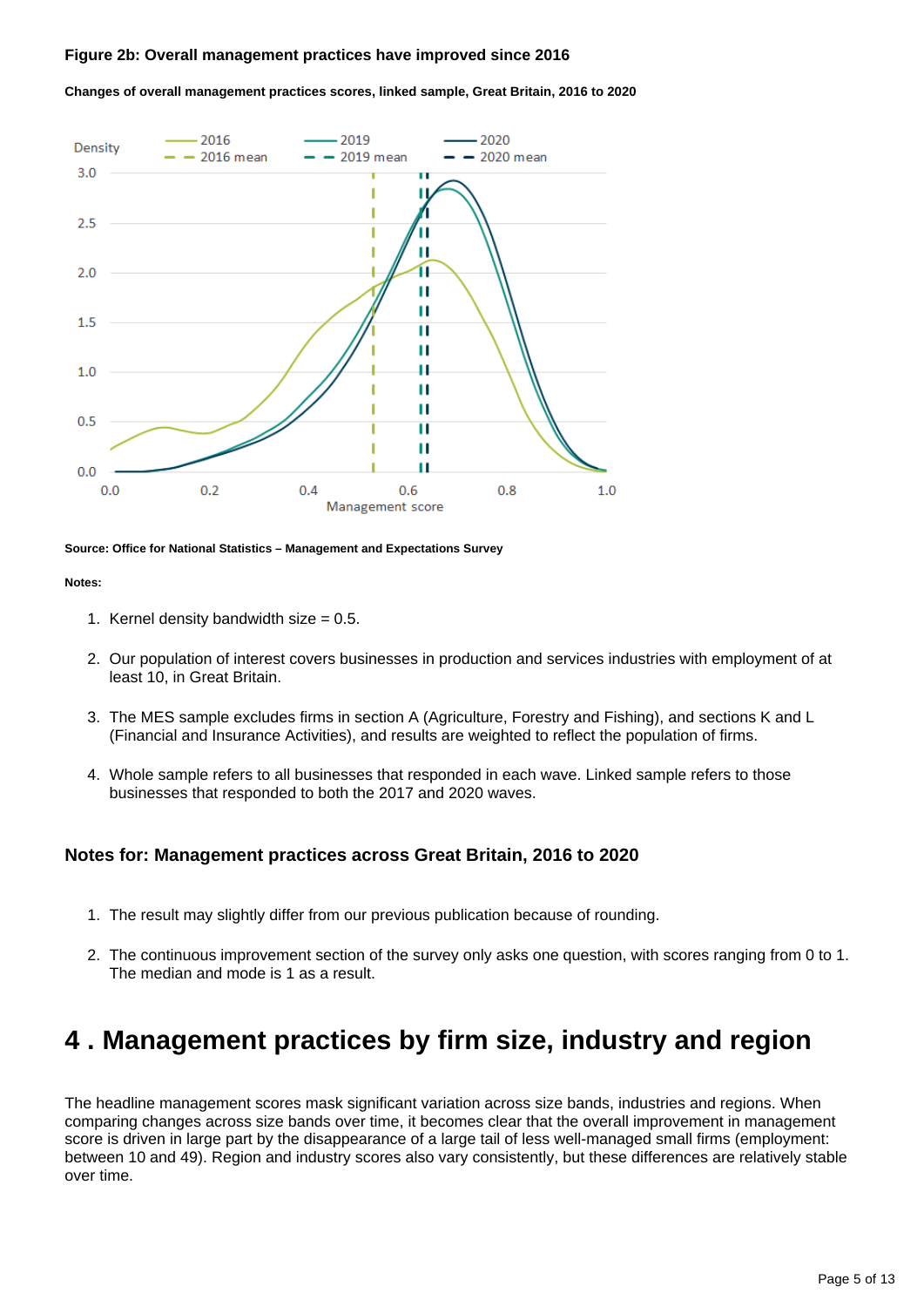Across all years, large firms (250 or more employees) are better managed than small firms, although there is a sign of catch-up among the smallest firms since 2016. Figure 3 shows the distribution of firms by management score for different size bands and years using kernel density estimation. The distribution of smaller firms has a more pronounced lower tail consisting of a group of firms with considerably less structured management practices. On average, the pervasiveness of structured management practices increases across each size band, with large firms concentrated more in the upper tail of the distribution – consistent with the literature and our [previous analysis](https://www.ons.gov.uk/employmentandlabourmarket/peopleinwork/labourproductivity/articles/experimentaldataonthemanagementpracticesofmanufacturingbusinessesingreatbritain/2018-04-06).

### **Figure 3: Improvements in small firms are behind the overall improvement in management score**

#### **Distribution of management practices scores by employment size bands, Great Britain, 2016 to 2020**

#### **Notes:**

- 1. Kernel density bandwidth size = 0.5.
- 2. Our population of interest covers businesses in production and services industries with employment of at least 10, in Great Britain.
- 3. The MES sample excludes firms in section A (Agriculture, Forestry and Fishing), and sections K and L (Financial and Insurance Activities), and results are weighted to reflect the population of firms.

#### **Download the data**

#### [.xlsx](https://www.ons.gov.uk/visualisations/dvc1330/animatedline/datadownload.xlsx)

Management scores also vary across industries. Firms in other services (in private education, health and arts) perform most strongly (mean score of 0.63 in 2020) and firms in real estate perform the worst (mean score 0.55 in 2020). In all industries except real estate, the median firm lies above a score of  $0.6<sup>1</sup>$ . These comparisons across industries do not control for differences across industries in the size or ownership structure of firms, and therefore in part reflect compositional effects. Our accompanying analytical article Management practices, [homeworking and productivity during the coronavirus \(COVID-19\) pandemic](https://www.ons.gov.uk/economy/economicoutputandproductivity/productivitymeasures/articles/managementpracticeshomeworkingandproductivityduringthecoronaviruscovid19pandemic/2021-05-17) uses regression analysis to correct for differences in these observable factors.

Figure 4 shows the percentile distribution of firms for broad industry groups in 2020 using a box and whisker plot. The dispersion of management scores for the better-performing industries is notably different from those of the worst-performing ones. While the upper tail of the distributions look similar across industries, the fraction of firms at the lower end of the distribution varies considerably from industry to industry. The size of this lower tail of less well-managed firms therefore drives the average differences in management practices score across industries.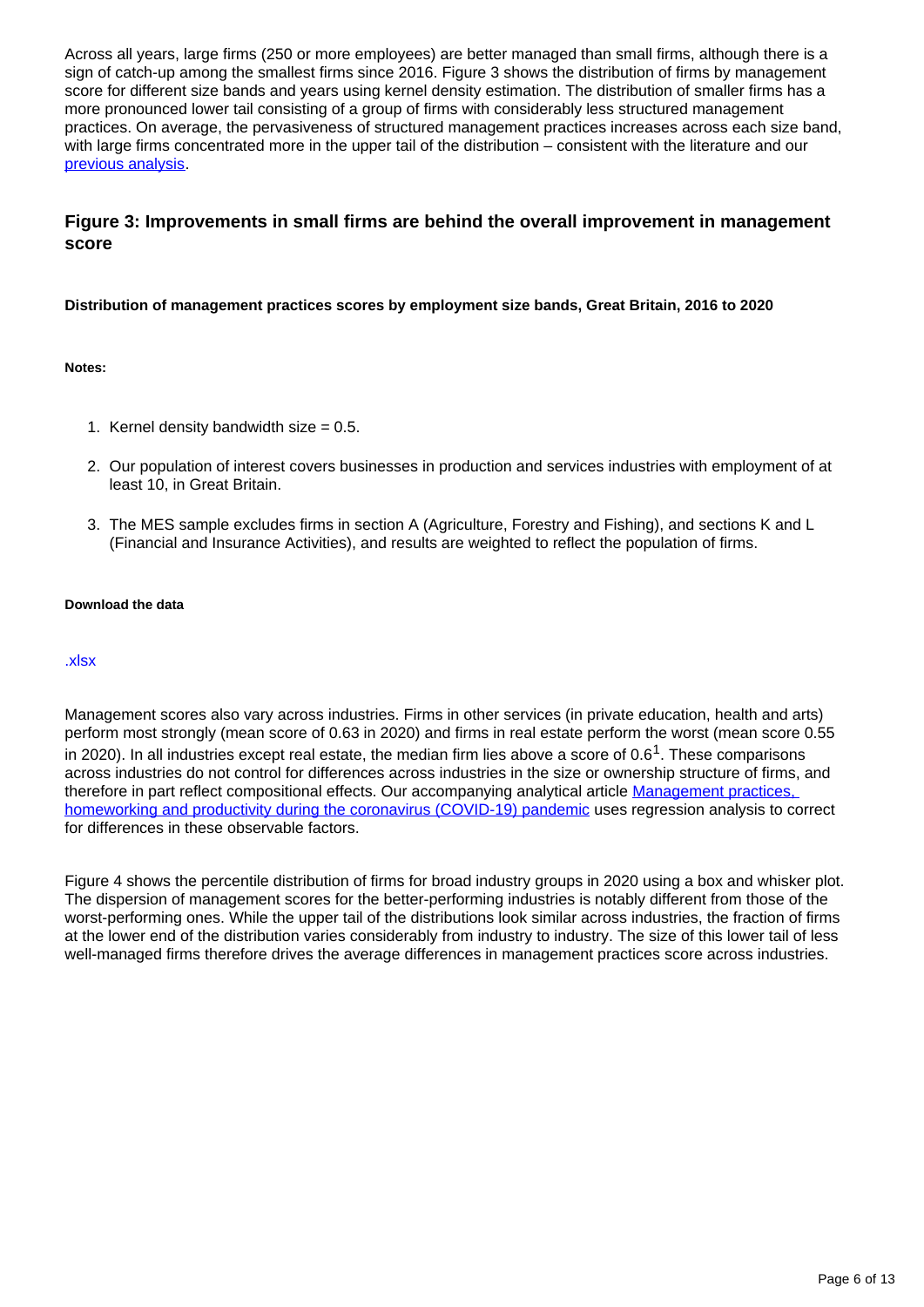#### **Figure 4: Average differences in management practices score between industries come mostly from laggards**



#### **Percentile distributions of management practices scores by industry groups, Great Britain, 2020**

#### **Source: Office for National Statistics – Management and Expectations Survey**

#### **Notes:**

- 1. Key Line: 10th and 90th percentiles, Upper box: Difference between 50th and 25th percentiles, Lower box: Difference between 75th and 50th percentiles, Light dots: mean score, Dark dots: 5th and 95th percentiles.
- 2. Our population of interest covers businesses in production and services industries with employment of at least 10 in Great Britain.
- 3. The MES sample excludes firms in section A (Agriculture, Forestry and Fishing), and section K (Financial and Insurance Activities), and results are weighted to reflect the population of firms.
- 4. Key to industry grouping: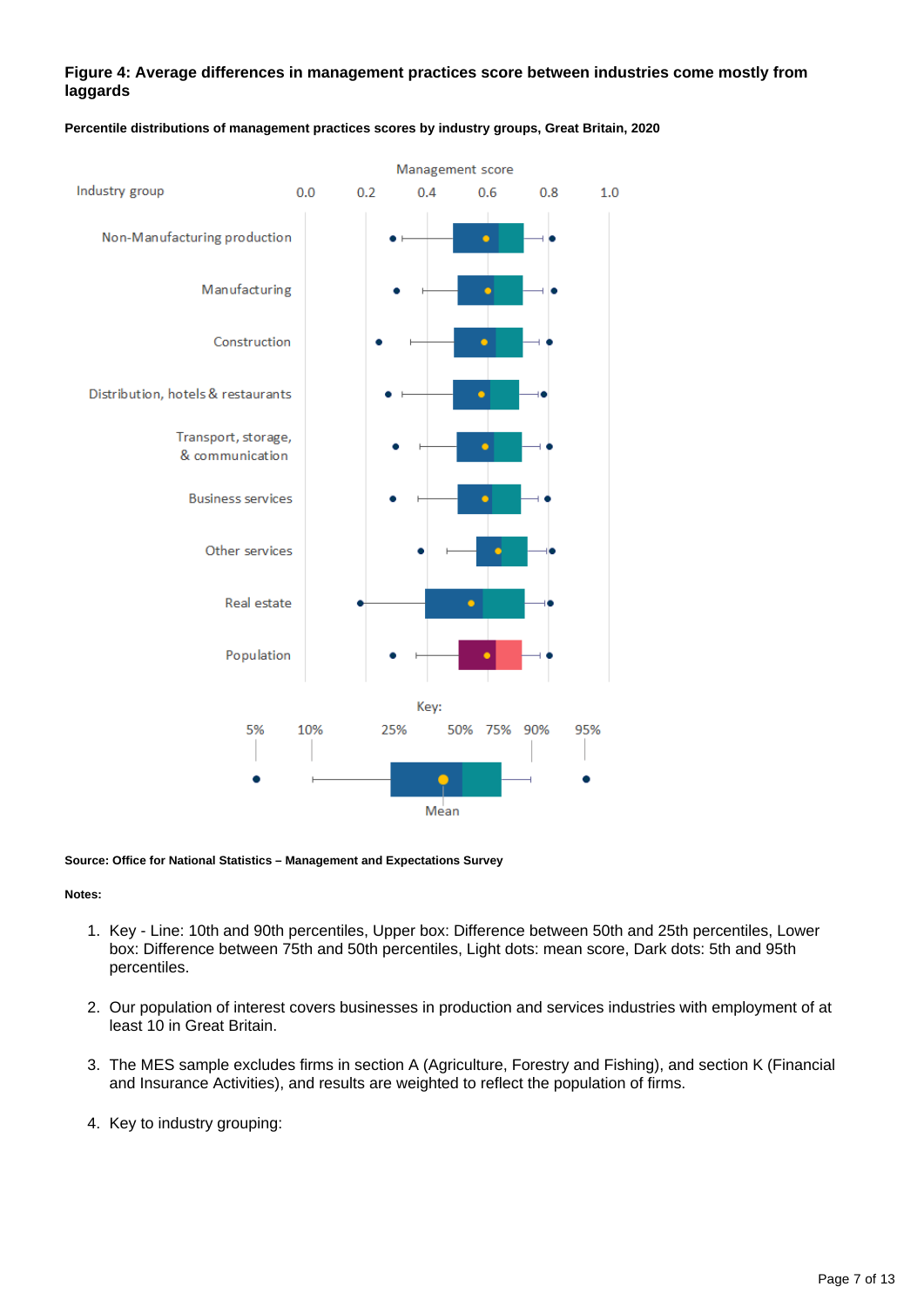- Non-manufacturing production equals B (Mining and quarrying), D (Electricity, gas, steam and air conditioning supply) and E (Water supply; sewerage, waste management and remediation activities)
- Manufacturing equals C (Manufacturing)
- Construction equals Section F (Construction)
- Services: Distribution, hotels and restaurants equals Sections G (Wholesale and retail trade; repair of motor vehicles and motorcycles) and I (Accommodation and food service activities).
- Services: Transport, storage, and communication equals Sections H (Transportation and storage) and J (Information and communication).
- Services: Business equals Section M (Professional, scientific and technical activities) and Section N (Administrative and support service activities)
- Services: Real estate equals Section L (Real estate)
- Services: Other equals Sections P (Education), Q (Human health and social work activities), R (Arts, entertainment and recreation) and S (Other service activities).

Finally, the data show significant variation across large regions ([NUTS1\)](https://www.ons.gov.uk/methodology/geography/ukgeographies/eurostat), as seen in Figure 5. In 2016, London had the highest mean score of 0.54 whereas Scotland and the North East had the joint lowest mean score of 0.44. In 2020, the ranking has changed considerably: Scotland has seen the biggest improvement and now holds the joint highest mean score of 0.62 with the South East. On the other end of the scale, Wales has the lowest mean score of 0.57. The overall spread between regional averages narrowed between the first and second wave of the Management and Expectations Survey.

### **Figure 5: The South East and Scotland lead the rest of Great Britain on management practices scores**

**Mean management practices score by NUTS1 region, Great Britain, 2020**

#### **Notes:**

- 1. Our population of interest covers businesses in production and services industries with employment of at least 10 in Great Britain.
- 2. The MES sample excludes firms in section A (Agriculture, forestry and fishing), and sections K and L (Financial and insurance activities), and results are weighted to reflect the population of firms.

#### **Download the data**

#### [.xlsx](https://www.ons.gov.uk/visualisations/dvc1330/map2020/datadownload.xlsx)

#### **Notes for: Management practices by firm size, industry and region**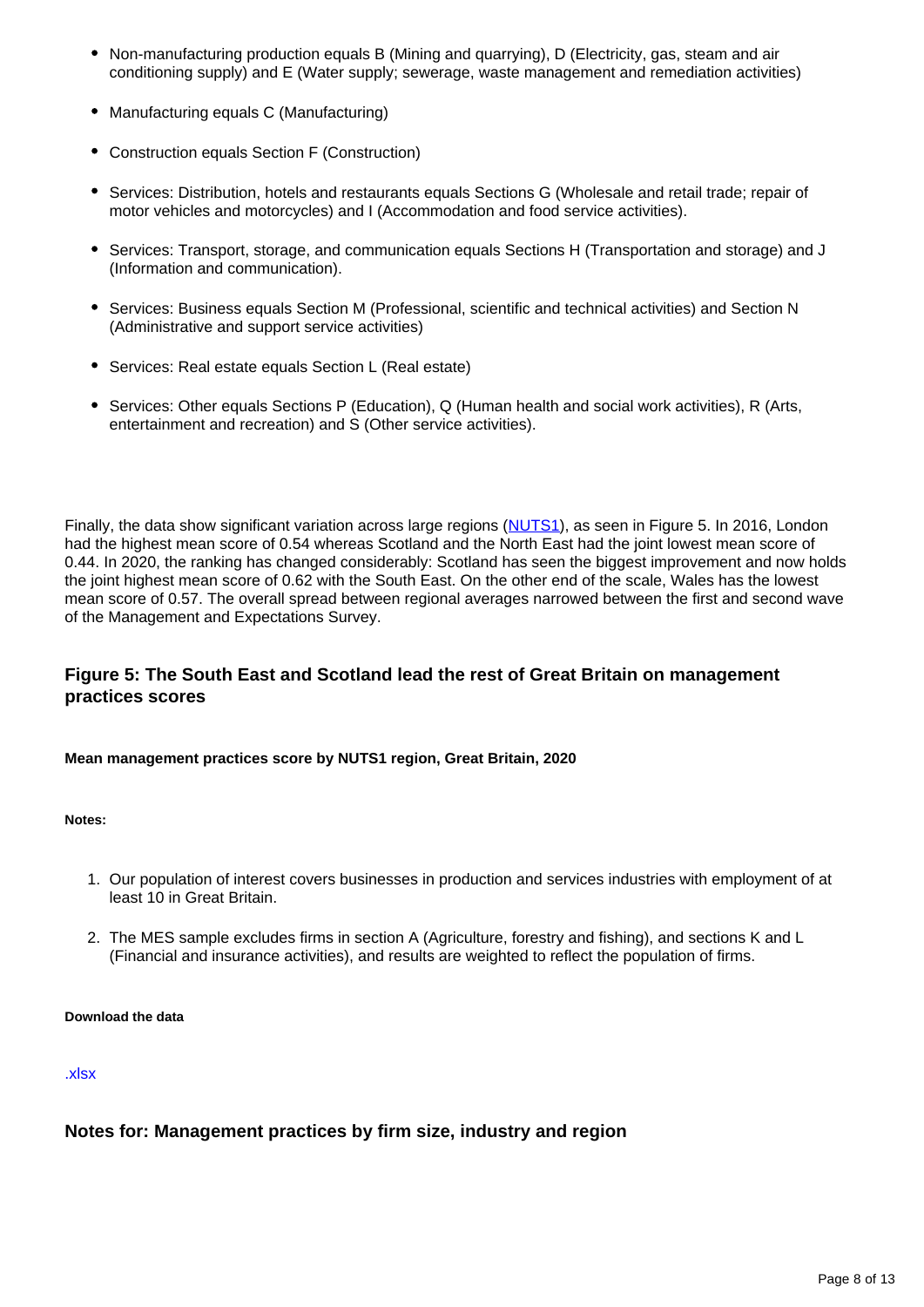1. "Other services" consists of section P (Education), section Q (Human health and social work), section R (Arts, entertainment and recreation) and section S (Other service activities). Only private sector firms are sampled and analysed.

## <span id="page-8-0"></span>**5 . Investigating selective response rates during the pandemic**

The overall response rate in the sample was 24%, but response rates varied across size bands, industries and regions. The largest firms were least likely to respond, with a response rate of 16%, whereas medium-sized firms had the highest response rate at 30%. This is consistent with the previous wave of the Management and Expectations Survey (MES)<sup>1</sup> and its forerunner, the Management Practices Survey.

In terms of industries, those such as private healthcare, online retail and hospitality that saw the largest changes to their business model because of the 2020 coronavirus (COVID-19) pandemic had the lowest response rates. In contrast, retail, wholesale and construction had the highest response rate at 32%. Geographically, response rates varied from a low of 20% (London) to a high of 27% (South West and South East).

To ensure that the results of MES 2020 were not driven solely by differential response rates, we investigated the degree to which observable characteristics of the firm could explain response rates. Columns 1 to 3 in Table 1 show that for the full sample, observables explain a small fraction of the variation in response rates, with an Rsquared close to zero.

However, the underlying concern is that better-managed firms respond to the survey at different rates than less well-managed firms. For the subsample of linked firms that already responded to MES 2017, we can verify this directly. Columns 4 and 5 in Table 1 show that while firms with a higher score in 2016 were more likely to respond to MES 2020, we still can only explain a small fraction of the variation in response rates. This suggests that at least some of the changes we observe in the distribution of management scores are likely to be genuine.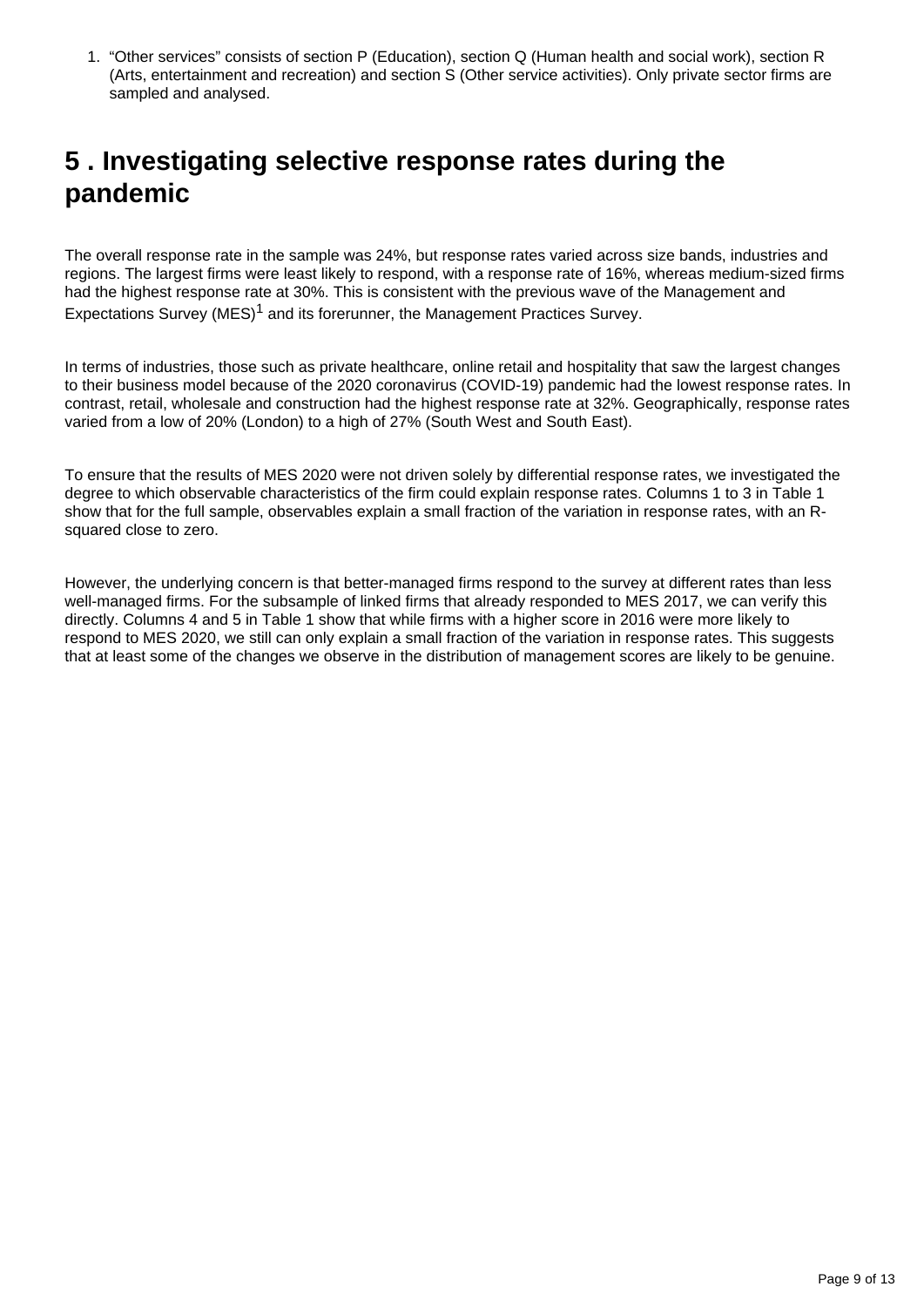Table 1: Observable characteristics predict a small share of the variation in response rates Ordinary least squares regression of Management and Expectations Survey response rate on observable firm characteristics, Great Britain, 2020

| <b>Variables</b>                     | <b>Response</b><br>to MES $(1)$ | Response<br>to MES $(2)$ | <b>Response</b><br>to MES $(3)$ | <b>MES (4)</b> | <b>Response to Response to</b><br><b>MES (5)</b><br>(linked firms) (linked firms) |
|--------------------------------------|---------------------------------|--------------------------|---------------------------------|----------------|-----------------------------------------------------------------------------------|
| <b>Employment</b><br>(scaled by 100) | $-0.000540***$ -0.000487**      |                          | $-0.000535***$                  |                | $-0.000128**$                                                                     |
|                                      | (0.000205)                      | (0.00195)                | (0.000194)                      |                | (0.0000609)                                                                       |
| <b>Turnover</b><br>(scaled by 1000)  | $-0.000***$                     | $-0.0000107** -0.000**$  |                                 |                | $-0.000$                                                                          |
|                                      | (0.000)                         | (0.000)                  | (0.000)                         |                | (0.000)                                                                           |
| <b>Foreign Ownership</b>             |                                 |                          | $-0.0285***$                    |                |                                                                                   |
|                                      |                                 |                          | $(-0.00559)$                    |                |                                                                                   |
| <b>Score 2016</b>                    |                                 |                          |                                 | $0.317***$     | $0.316***$                                                                        |
|                                      |                                 |                          |                                 | (0.00549)      | (0.00550)                                                                         |
| <b>Observations</b>                  | 50,712                          | 50,712                   | 50,712                          | 14,896         | 14,896                                                                            |
| <b>R-squared</b>                     | 0.001                           | 0.006                    | 0.007                           | 0.17           | 0.17                                                                              |
| Industry fixed effect No             |                                 | Yes                      | Yes                             | Yes            | Yes                                                                               |
| Region fixed effect No               |                                 | Yes                      | Yes                             | Yes            | Yes                                                                               |

Source: Office for National Statistics – Management and Expectations Survey

#### **Notes**

- 1. Standard errors in parentheses.
- 2. Stars after coefficients denote significance at conventional significance levels: \* p < 0.1, \*\* p < 0.05, \*\*\* p < 0.01.
- 3. Figures are rounded to three significant figures.
- 4. Where we have included fixed effects, these are at the two digit (division) level, based on the 2007 Standard Industrial Classification.
- 5. Our population of interest covers businesses in production and services industries with employment of at least 10, in Great Britain.
- 6. The MES sample excludes firms in section A (Agriculture, forestry and fishing) and sections K and L (Financial and insurance activities), and results are weighted to reflect the population of firms.

#### **Notes for: Investigating selective response rates during the pandemic**

1. MES 2017 had an overall response rate of around 39%. However due to the nature of the paper questionnaire, not all responses were suitable for analysis.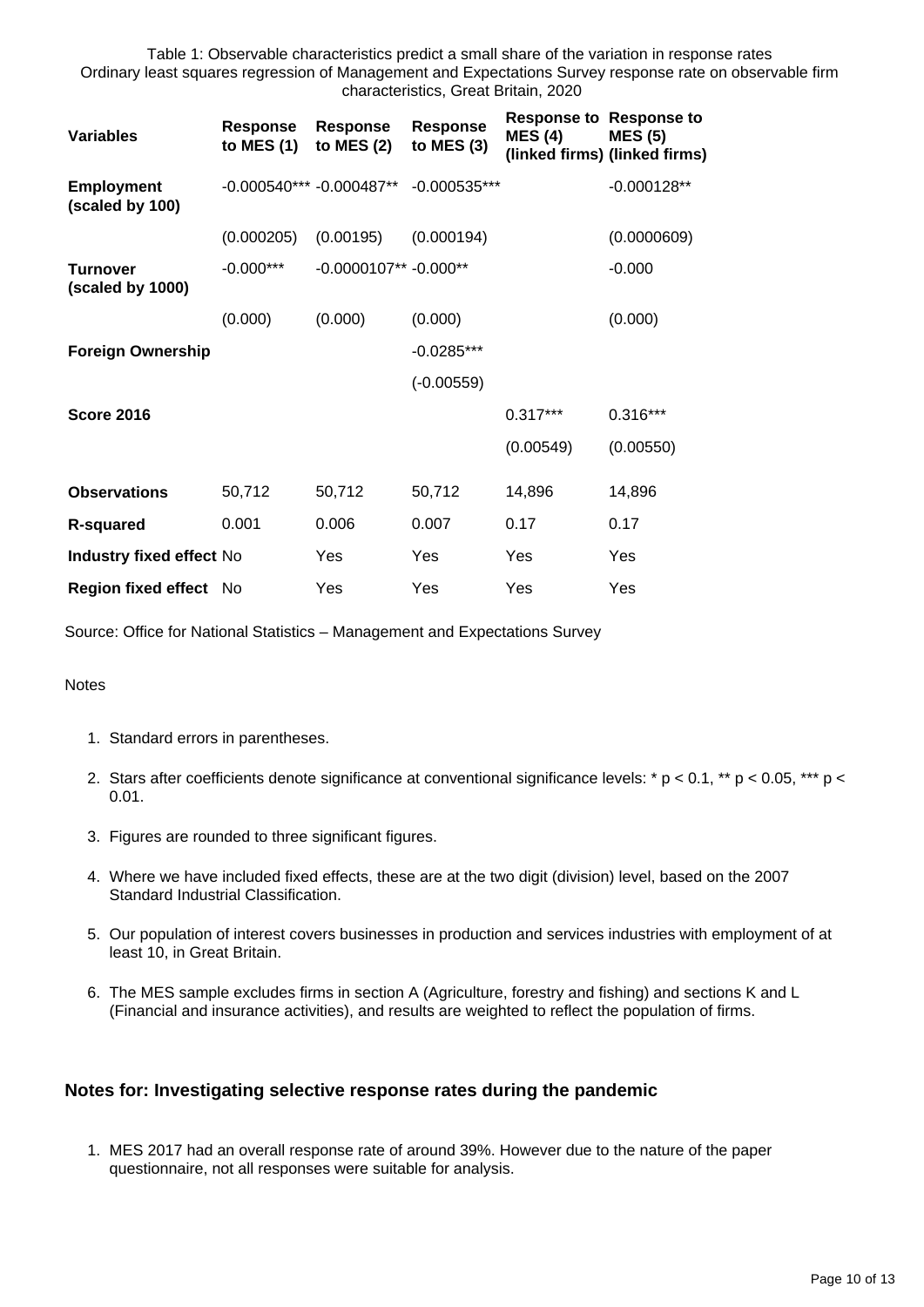## <span id="page-10-0"></span>**6 . Glossary**

### **Confounder**

A variable that is associated with both a dependent and an independent variable, and which may explain some of their apparent relationship or may cause two not directly related variables to appear related. For example, the size of businesses affects both management practices and labour productivity.

### **Human capital**

Human capital refers to the skills, abilities and knowledge of individuals – a form of intangible asset embodied in the firm's workers. Employees with higher human capital are generally thought to be more productive.

### **Linked sample**

The linked sample consists of businesses that responded to both MES 2017 and 2020 waves. It is a short panel dataset, measuring the same businesses at multiple points in time.

### **Management practices score**

The overall management practices score (management score for short) is an average of the scores along the four dimensions of management practices measured: continuous improvement, key performance indicators (KPIs), targets and employment practices.

### **Design weights**

Design weights are primarily used to compensate for factors that may make the sample unrepresentative of the population it was drawn from. Two important reasons to weigh the sample are non-random sampling (for instance, to ensure adequate coverage of specific segments of the British business population) and differential survey response rates.

## <span id="page-10-1"></span>**7 . Data sources and quality**

This section gives additional detail about the construction of the management practices score as well as the sampling and weighting strategy, and discusses important caveats when interpreting the results.

The management practices scores were developed by [Nick Bloom, Raffaela Sadun, John Van Reenen and co](https://worldmanagementsurvey.org/wp-content/images/2010/07/Measuring-and-Explaining-Management-Practices-Across-Firms-and-Countries-Bloom-and-Van-Reenen.pdf)[authors \(PDF, 575KB\)](https://worldmanagementsurvey.org/wp-content/images/2010/07/Measuring-and-Explaining-Management-Practices-Across-Firms-and-Countries-Bloom-and-Van-Reenen.pdf) across a series of academic projects and consist of four categories:

- continuous improvement how well firms monitor and adapt to unexpected situations
- key performance indicators (KPIs) their number and the frequency with which they are reviewed
- targets how targets are set, tracked and reviewed
- employment practices processes concerning promotion, management and training of employees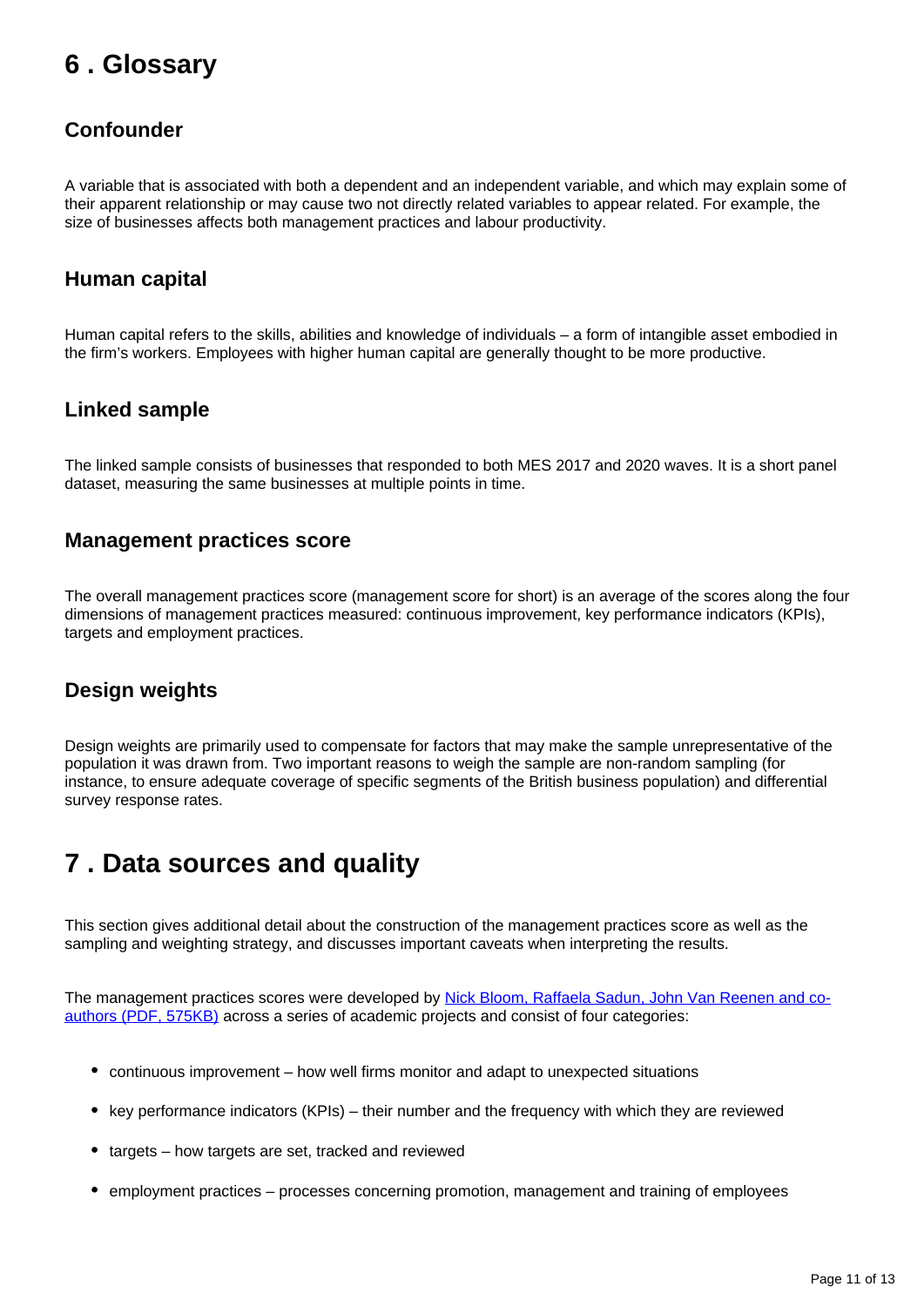The Management and Expectations Survey (MES) went out to 50,000 businesses between November 2020 and March 2021 – twice the number of businesses from the previous wave. The businesses were drawn from three sources:

- previous MES 2017 respondents, to be able to analyse changes over time in the management score and other associated variables
- Annual Business Survey (ABS) 2020 respondents, to investigate the link between management practices and total factor productivity
- the Inter-Departmental Business Register (IDBR) Universe to ensure the sample is representative across a range of dimensions of interest, such as industry, region, and size

MES was sampled over cells consisting of:

- region 11 **NUTS1** regions (excluding Northern Ireland)
- industry 46 industry groupings, a custom mixture of letter-level section and two-digit industries from [Standard Industrial Classification 2007](https://www.ons.gov.uk/methodology/classificationsandstandards/ukstandardindustrialclassificationofeconomicactivities/uksic2007)
- $\bullet$  size (employment) five size bands (10 to 19, 20 to 49, 50 to 99, 100 to 249, 250 and over)

The analysis in this article uses data on 2019 and 2020 from MES 2020, and data on 2016 from MES 2017.

In line with the previous wave of MES and established Office for National Statistics practice, design weights were used to account for differences in sampling and response rates and to ensure representativeness.

When using the results in this publication, a few caveats apply. First, the sampling frame for MES excludes Northern Ireland as well as certain industries and can therefore not claim to be representative of the whole UK economy. Second, data collection took place over two national lockdowns and responses may therefore be selective. While our analysis of response rates and comparisons of the full and linked samples do not suggest this is the case, more subtle forms of response bias cannot be excluded. Third, MES 2020 collected data between November 2020 and March 2021 but sought information covering the calendar years 2019 and 2020. It is therefore possible that the results show a degree of recall bias.

### **Authors**

Jakob Schneebacher, Anna Ardanaz-Badia, Zuzka Hilton, Zahir Islam, Mohammad Shafat.

In collaboration with the Economic Statistics Centre of Excellence (ESCoE), with funding from Economic and Social Research Council (ESRC) grant ES/S012729/1.